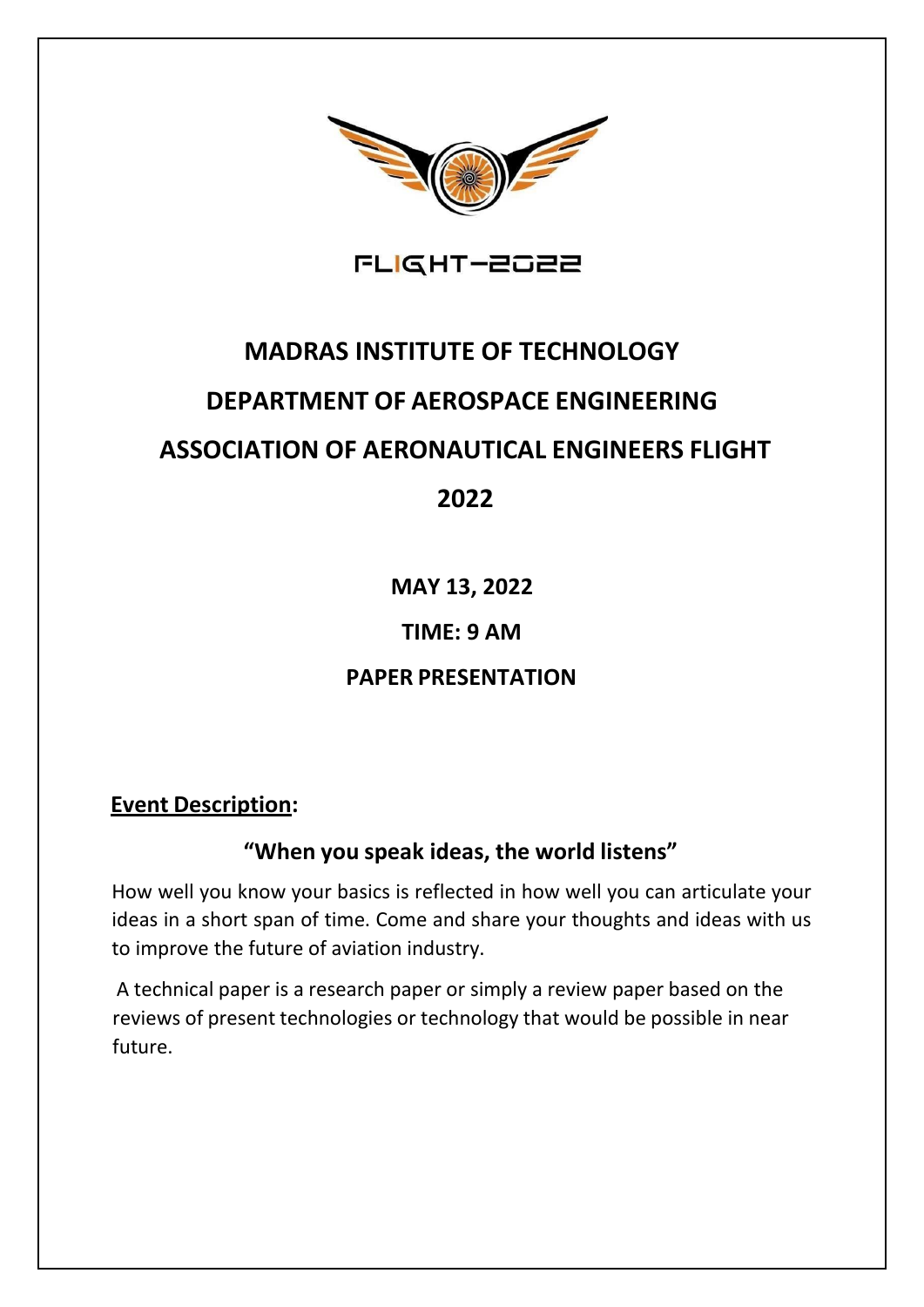## **Event format**:

The event consists of two rounds.

- First round will be online submission of abstract.
- Abstracts should be mailed to [flight@mitindia.edu](mailto:flight@mitindia.edu) on or before May 11<sup>th</sup>,2022 with subject as "Flight 22 Paper presentation".
- Abstracts should not exceed 300 words.
- Itshould be typed in MS Word format, Times New Roman, Font Size 12.
- They must present their ideas on May 13th at 10 AM.

## **Template for abstract**:

The Abstract should contain 200-300 words. It should contain a brief description about the objective, methodology and the result or conclusion of your work.

### **Topics**

## **AERO & FLUID DYNAMICS**:

- Hypersonic Aerodynamics
- Industrial Aerodynamics
- Application of Computational Fluid Dynamics in Aerospace or Mechanical Field
- Flow Visualisation

## **STRUCTURES:**

- Structural Health Monitoring
- Emerging trends in Composites

#### **PROPULSION:**

- Electric Propulsion
- Nuclear Propulsion
- Turbulent Combustion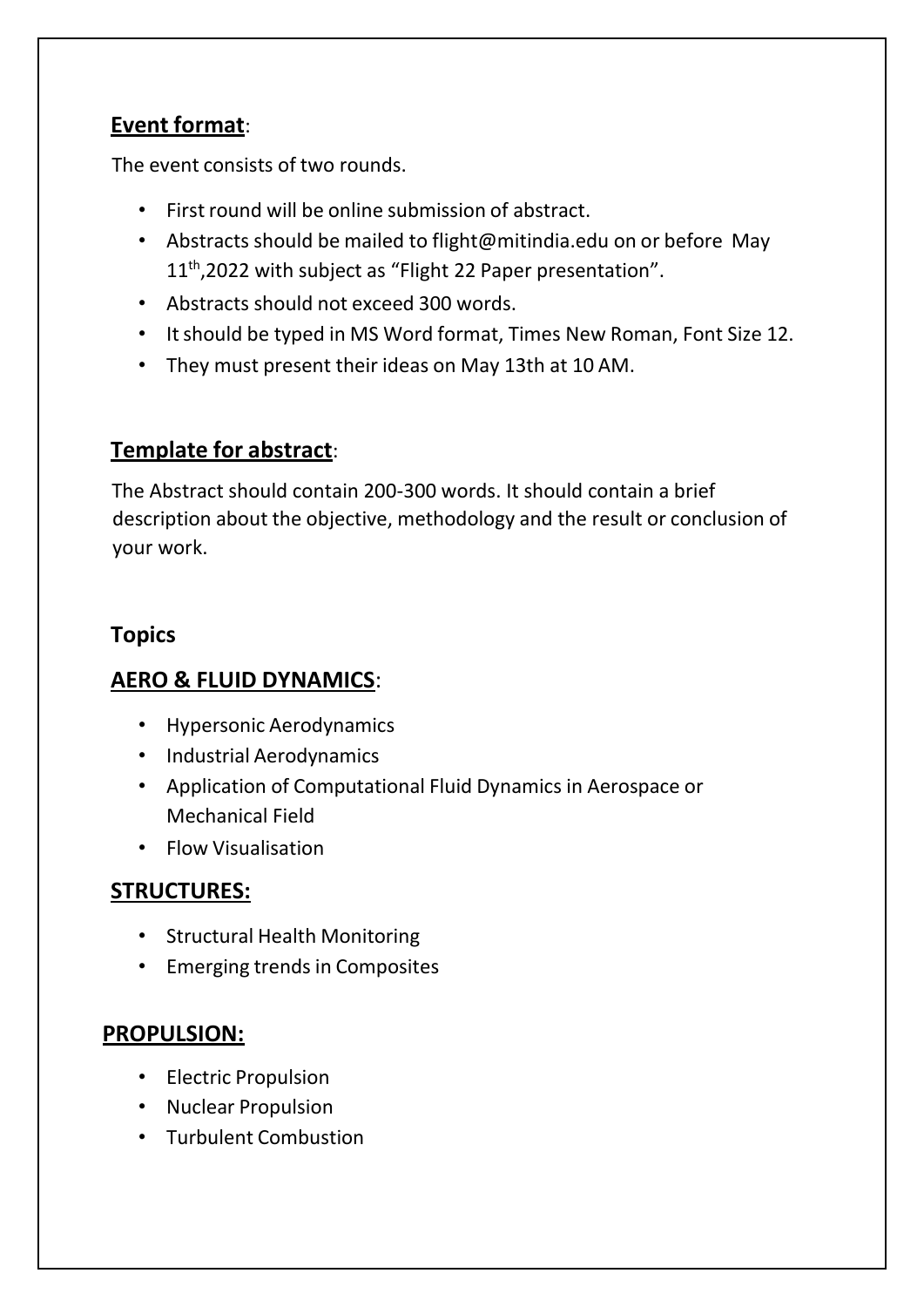• Innovation in Air Breathing Engines

### **AVIONICS:**

- Advancements in Unmanned Aerial Vehicles and systems
- Navigation Guidance systems
- Artificial intelligence in avionics

#### **MECHANICAL ENGINEERING:**

- Heat transfer
- Vehicle Aerodynamics
- Mathematical modelling
- Optimization Engineering
- 3D printing
- Structural Analysis

### **SPECIAL TOPICS:**

- Cleaning of space debris
- Space Militarization
- Applications of Machine Learning in Aerospace
- Environmentally responsible Aviation
- Supermaneuverability
- Aero acoustics

#### **Rules**

- Maximum of two per team.
- The students must bring their college ID card without fail.
- Each team will be given 15 minutes. 10 minutes for presenting their paper and 5 minutes will be for questions from Judges.
- PPT (.pptx), with a maximum of 15 slides, should be prepared for the presentation.
- In addition to this, two sets of hard copy of the presentation should be submitted on the day of the event with font Times New Roman and font size 12.
- The presentation should be brought in a pendrive.
- Judges' decision is final.